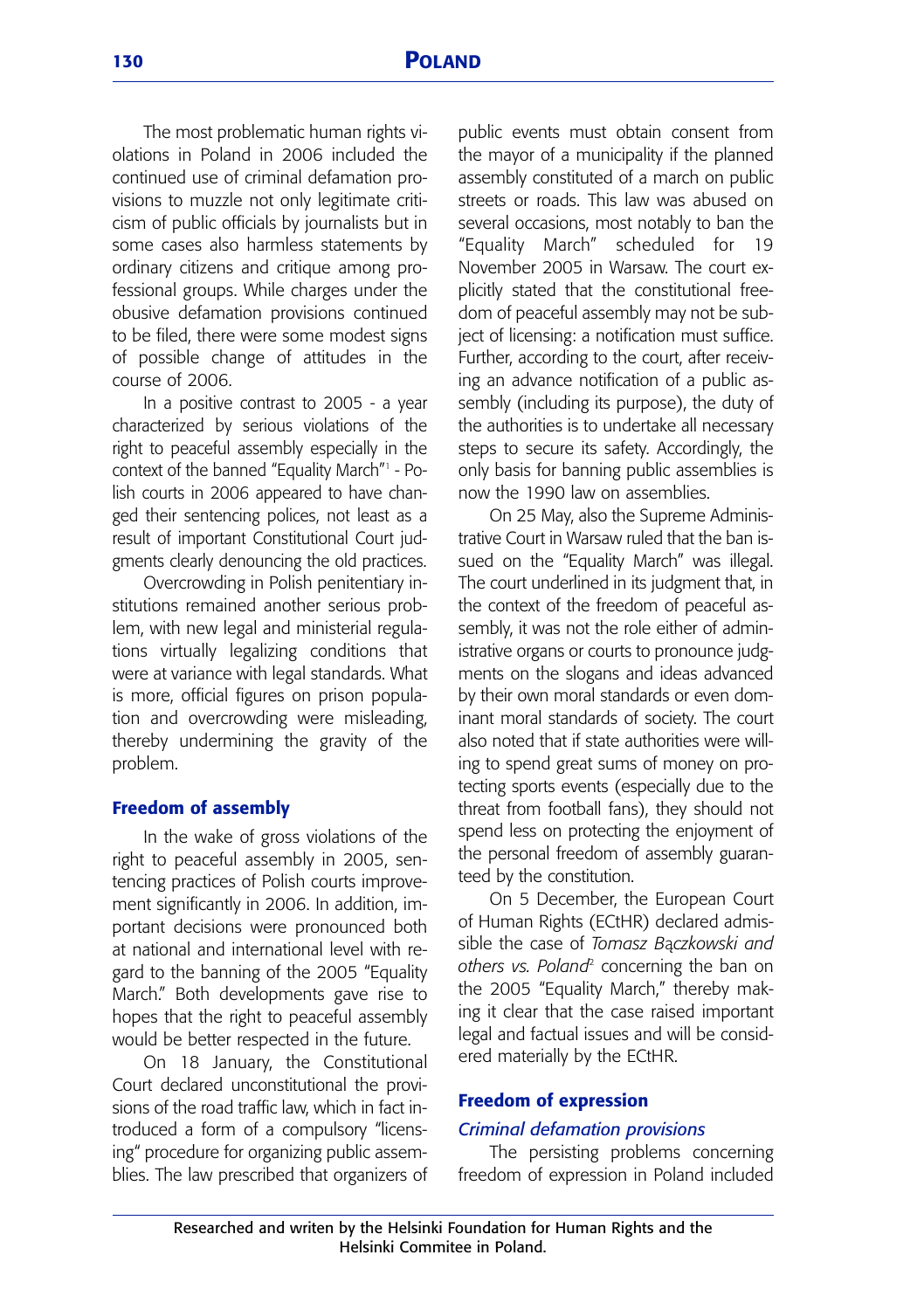the continued implementation of criminal defamation provisions. The cases ranged from legitimate criticism by journalists of public officials when carrying out their duties and harmless critical statements about the president by ordinary citizens, to critique within professional circles.

According to the Helsinki Foundation for Human Rights (HFHR), articles 212, 213 and 226 of the criminal code (P 10/ 06) dealing with defamation, were grossly at variance with article 54(1) of the constitution and article 10 of the European Convention on Human Rights, which both guarantee freedom of expression. Nevertheless, they were used with the purpose of countering legitimate criticism of both national and local public officials.

◆ Complaints were lodged with the Constitutional Court and the ECtHR in the case of Marian Maciejewski, a journalist convicted for slander after having criticized the work of judges in the city of Wroclaw.

◆ Another complaint was filed with the Constitutional Court in the case Grzegorz B., an employee with the border guards, who had sent three complaints to the minister of national defense criticizing his superior. This criticism brought him guilty verdicts for slander in two court instances.

Similarly, a case was filed with the Constitutional Court on behalf of Zbigniew K., the head of the city council in Knyszyn, who had criticized the professional conduct of a high school director at a council meeting. The director sued Zbigniew K. and the court found him guilty of slander.

Another problem related to criticism of public officials concerned article 135(2) that defines the offence of insult of the president of the republic, for the removal of which the Helsinki Foundation for Human Rights has urged.

◆ The problem of this provision was visible *inter alia* in the case of Hubert H., a homeless man who, while being controlled by policemen, expressed some impolite words about "the Kaczyńscy brothers"(i.e., the president and prime minister of Poland). Hubert H. was charged for insulting the president and the prime minister, but a court discontinued the proceedings because of "minimal social harm caused."

The HFHR also noted that a right to critique in professional circles was restricted.

Zofia Sz., a physician, was found guilty of the breach of a provision of the Code of Physicians' Ethics for criticizing the work of other physicians. The HFHR was preparing a constitutional complaint in this case at the end of the year.

Yet there were two Constitutional Court judgments, or parts of them, that might contribute to decreasing criminalization of critical speech in Poland.

◆ At the initiative of the District Court in Gdansk, the Constitutional Court on 30 October examined article 212 of the criminal code and ruled that it was in compliance with the constitution. At the same time, however, the court did not examine on its merits article 213 (2) of the criminal code, which deals with conditions for releasing journalists from liability for the accusation of defamation. Also, three judges (out of 12) of the court submitted dissenting opinions.

In another ruling (P3/06), the Constitutional Court on 11 October declared unconstitutional article 226 of the criminal code insofar as it criminalizes insults committed in connection with public officials' execution of their duties. This provision has been abused on numerous occasions by way of initiating criminal investigations into critical press articles and complaints written by individuals to public bodies. The Constitutional Court did not, however, examine the remaining part of the said provision, which deals with acts of insult against police officers on duty.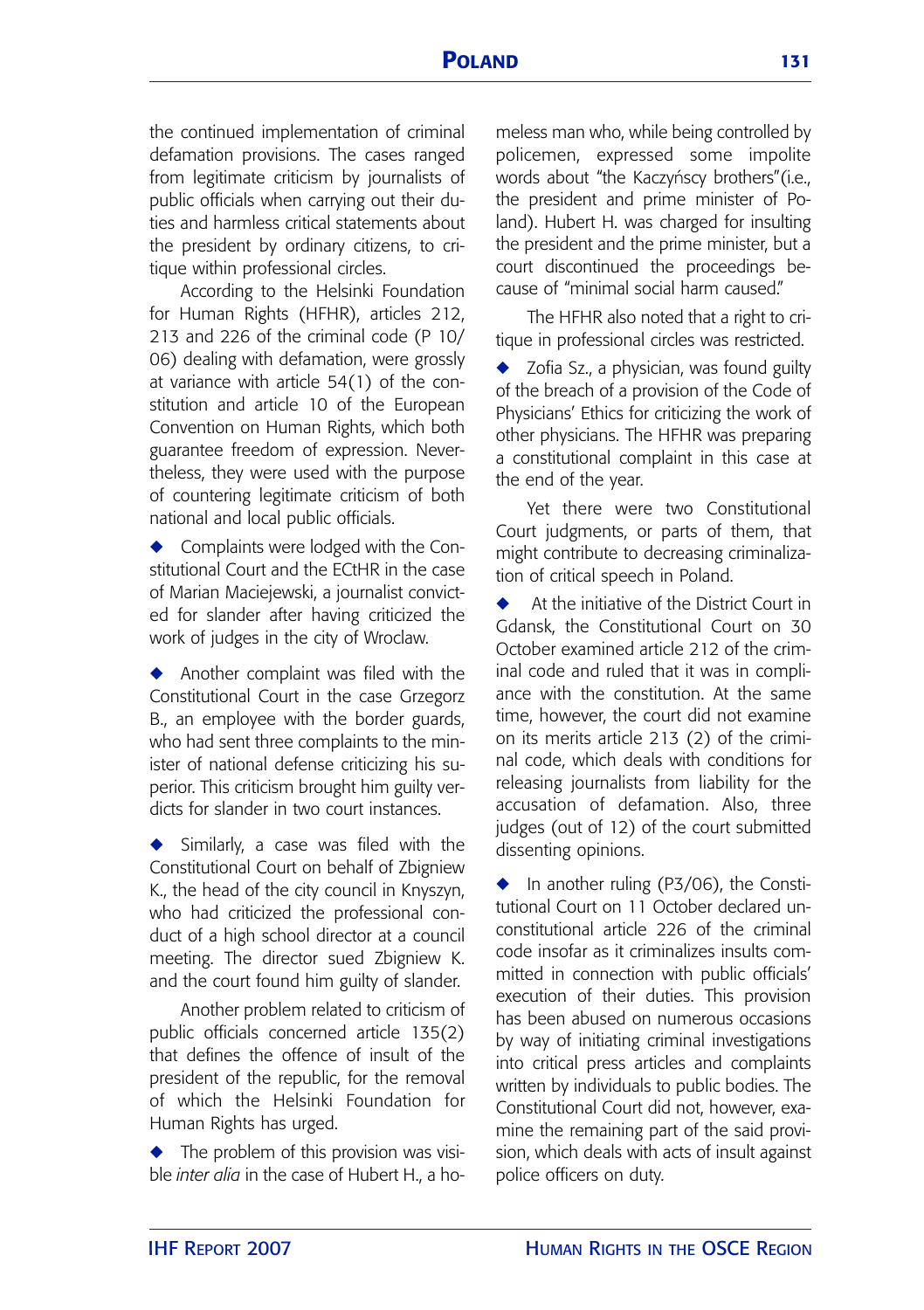## **Hate Speech**

Public prosecutors' and courts' interpretation of "hate speech" was questionable.

◆ The HFHR filed a suit for hate speech against L. Bubel,<sup>3</sup> an editor for anti-Semitic publications. Instead of using criminal proceedings that it considered ineffective, HFHR decided to file a civil case claiming harm to human dignity caused by his anti-Semitic publications, considering that Bubel's publications promoted hate speech.

## **Prison conditions**

In September, Polish penitentiary institutions operated on the average at 122.1% of their official capacity, according to the Central Prison Administration (*Centralny Zarząd Słu*ż*by Więziennej*). These official figures, however, were misleading and did not reflect the actual gravity of the problem of overcrowding.

When calculating prison capacity, Central Prison Administration included all usable areas of prisons for its per inmate space indications, including recreational areas such as TV-rooms and gyms. According to international standards, only the cell area should be the basis for such calculations. As a result, the actual per inmate space in prisons was even smaller than the one officially calculated. In addition, legal standards prescribe  $3 \text{ m}^2$  space per inmate while the officially tolerated space by the Ministry of Justice was as little as 1.2  $\mathrm{m}^2$ .

Many penitentiaries had converted common rooms into cells, thereby seriously restricting the inmates' opportunities for recreational activities, a right also provided by international standards. Such conditions were legalized by the Criminal Punishment Execution Code (*kodeks karny wykonawczy*) and an ordinance of Ministry of Justice of 19 April 2006 in cases of overcrowding in pre-trial detention centres.

On 7 November, the HFHR filed a complaint with the Constitutional Court on behalf of prisoner Artur L. claiming that the norms set by the Criminal Punishment Execution Code and the 19 April ordinance were in violation of article 41(4) of the constitution (prohibition of inhuman treatment of prisoners), article 40 (prohibition of torture and degrading treatment), article 30 (human dignity), article 48 (right to privacy) and article 68(1) (right to health protection). A similar case lodged by Adam D. was pending before the Supreme Court at year's end. Both prisoners had failed in their attempts to win their cases before civil courts claiming overcrowding in prisons.

# **SOURCES FOR FURTHER INFORMATION:**

➧ Helsinki Foundation for Human Rights and the Helsinki Committee for Human Rights in Poland, at www.hfhrpol.waw.pl

## **Endnotes**

<sup>1</sup> The "Equality March" was organized by feminist and LBGT movements in Poznań to promote equality between sexes and respect for minorities, especially the homosexual minority. The march was scheduled to take place on 19 November 2005 but was banned by local authorities with the official justification that it posed a threat to public safety and order as well as a material threat to property due to the high probability of